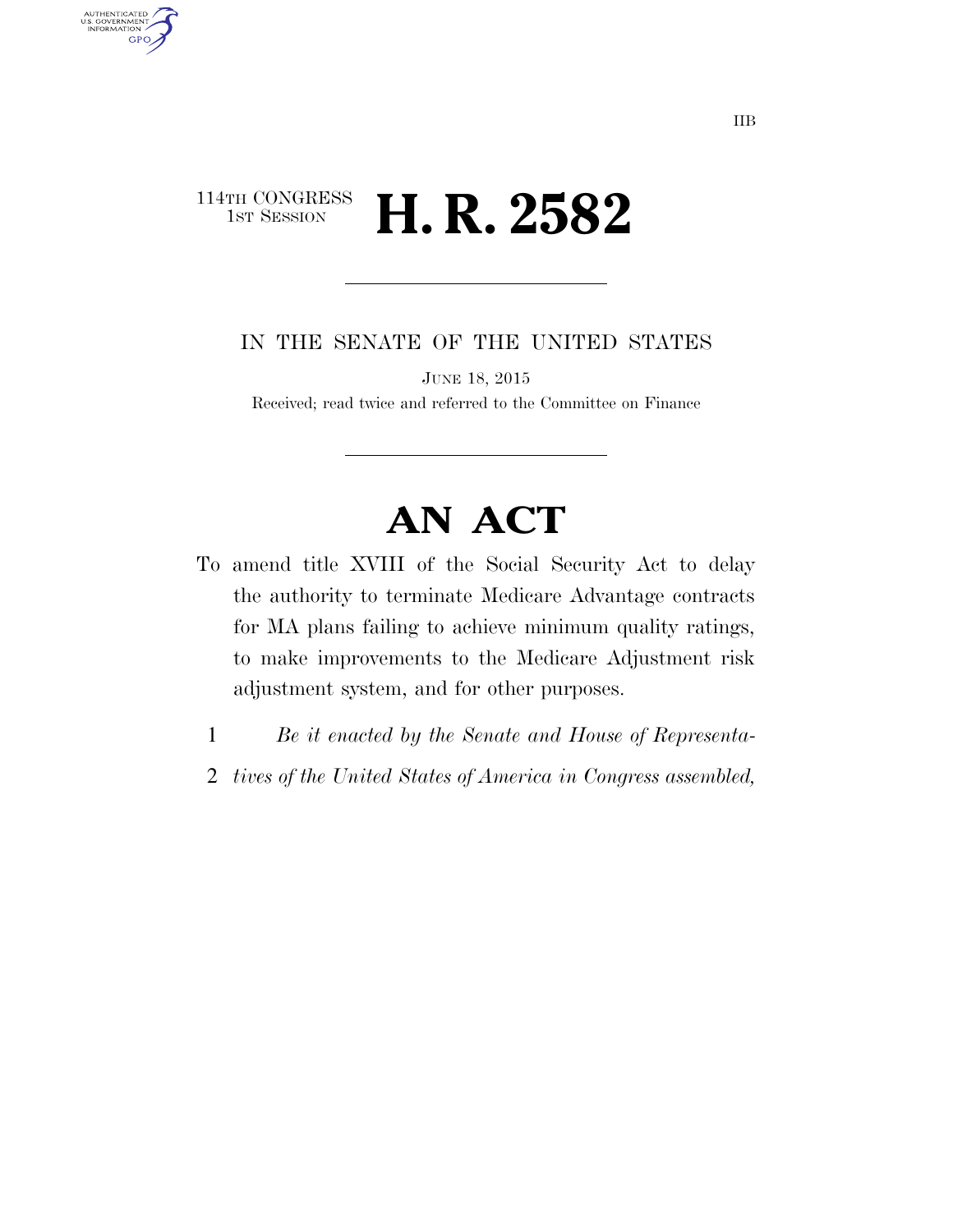#### **SECTION 1. SHORT TITLE.**

 This Act may be cited as the ''Seniors' Health Care Plan Protection Act of 2015''.

## **SEC. 2. DELAY IN AUTHORITY TO TERMINATE CONTRACTS FOR MEDICARE ADVANTAGE PLANS FAILING TO ACHIEVE MINIMUM QUALITY RATINGS.**

 (a) FINDINGS.—Consistent with the studies provided under the IMPACT Act of 2014 (Public Law 113–185), it is the intent of Congress—

 (1) to continue to study and request input on the effects of socioeconomic status and dual-eligible populations on the Medicare Advantage STARS rat- ing system before reforming such system with the input of stakeholders; and

 (2) pending the results of such studies and input, to provide for a temporary delay in authority of the Centers for Medicare & Medicaid Services (CMS) to terminate Medicare Advantage plan con- tracts solely on the basis of performance of plans under the STARS rating system.

 (b) DELAY IN MA CONTRACT TERMINATION AU- THORITY FOR PLANS FAILING TO ACHIEVE MINIMUM QUALITY RATINGS.—Section 1857(h) of the Social Secu-24 rity Act (42 U.S.C. 1395w–27(h)) is amended by adding at the end the following new paragraph:

 $\mathfrak{D}$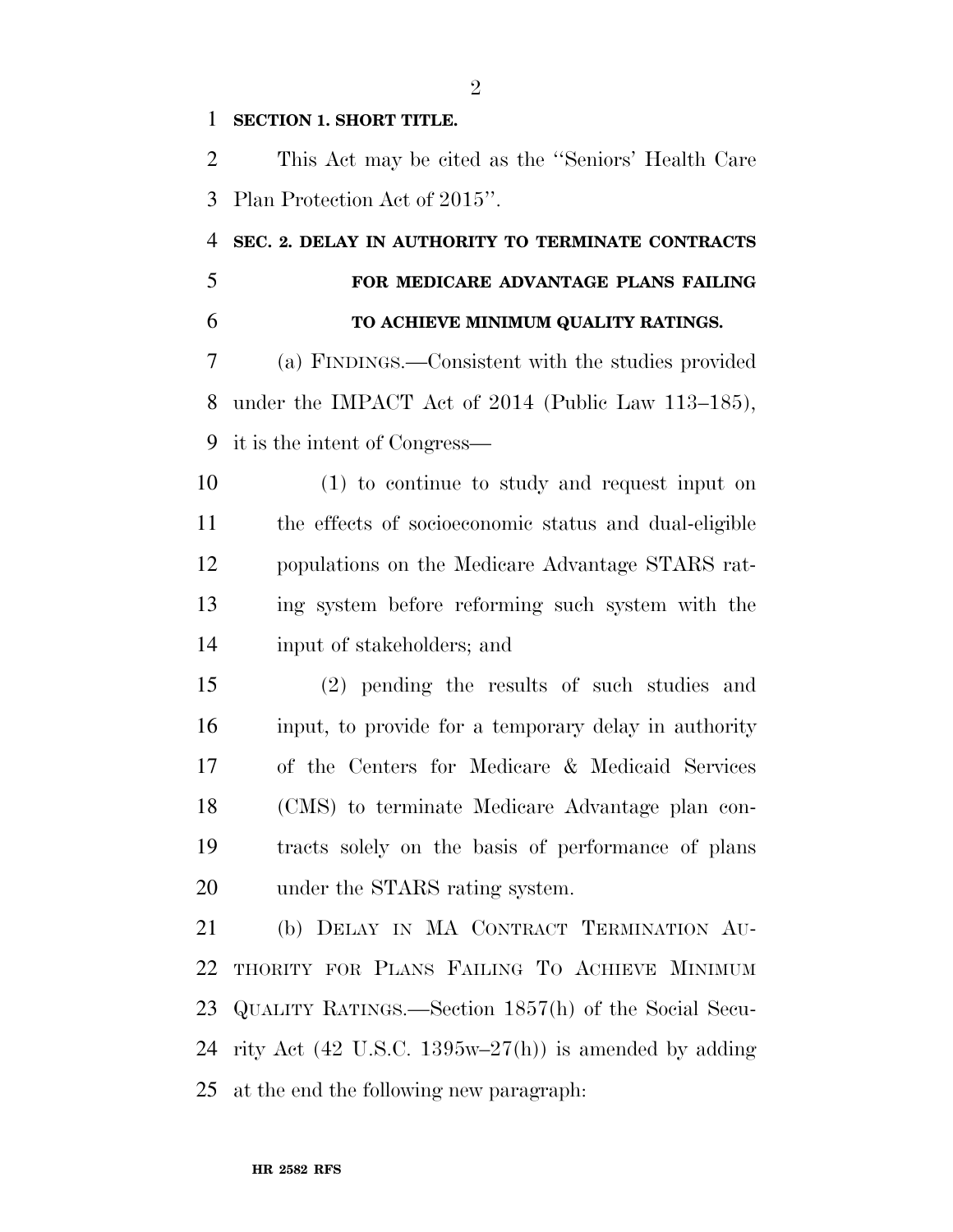1 "(3) DELAY IN CONTRACT TERMINATION AU- THORITY FOR PLANS FAILING TO ACHIEVE MINIMUM QUALITY RATING.—The Secretary may not termi- nate a contract under this section with respect to the offering of an MA plan by a Medicare Advantage organization solely because the MA plan has failed to achieve a minimum quality rating under the 5- star rating system established under section 1853(o) during the period beginning on the date of the en- actment of this paragraph and through the end of plan year 2018.''.

#### 12 **SEC. 3. IMPROVEMENTS TO MA RISK ADJUSTMENT SYSTEM.**

13 Section  $1853(a)(1)(C)$  of the Social Security Act (42) 14 U.S.C.  $1395w-23(a)(1)(C)$  is amended by adding at the 15 end the following new clauses:

16 "(iv) EVALUATION AND SUBSEQUENT 17 REVISION OF THE RISK ADJUSTMENT SYS-18 TEM TO ACCOUNT FOR CHRONIC CONDI-19 TIONS AND OTHER FACTORS FOR THE 20 PURPOSE OF MAKING THE RISK ADJUST-21 MENT SYSTEM MORE ACCURATE, TRANS-22 PARENT, AND REGULARLY UPDATED. 23 "(I) REVISION BASED ON NUM-24 BER OF CHRONIC CONDITIONS.—The

25 Secretary shall revise for 2017 and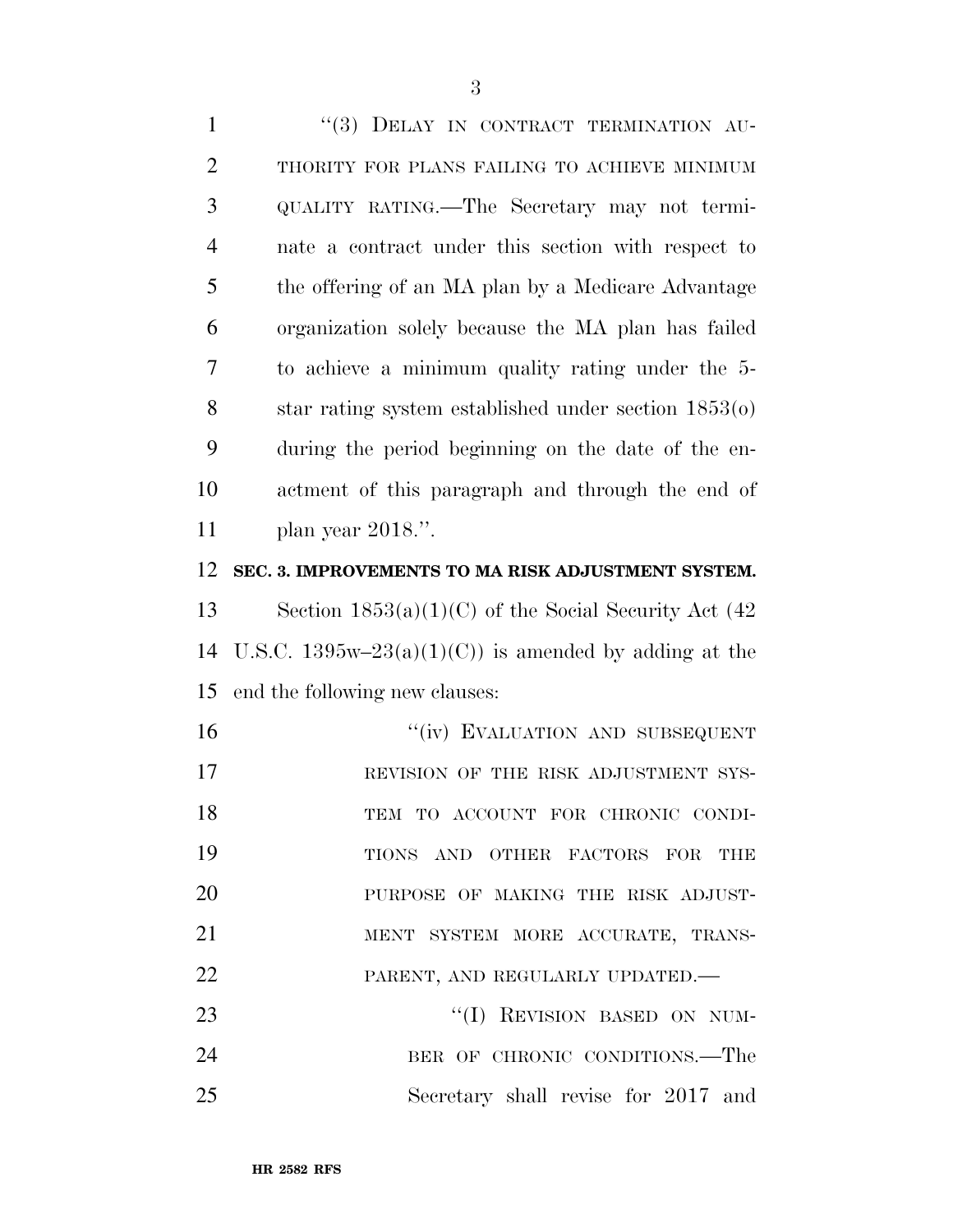| $\mathbf{1}$   | periodically thereafter, the risk adjust- |
|----------------|-------------------------------------------|
| $\overline{2}$ | ment system under this subparagraph       |
| 3              | so that a risk score under such sys-      |
| $\overline{4}$ | tem, with respect to an individual,       |
| 5              | takes into account the number of          |
| 6              | chronic conditions with which the in-     |
| $\tau$         | dividual has been diagnosed.              |
| 8              | EVALUATION OF<br>``(II)<br>DIF-           |
| 9              | FERENT RISK ADJUSTMENT<br>MOD-            |
| 10             | ELS.—The Secretary shall evaluate         |
| 11             | the impact of including 2 years of        |
| 12             | data to compare the models used to        |
| 13             | determine risk scores for 2013 and        |
| 14             | 2014 under such system.                   |
| 15             | "(III) EVALUATION AND ANAL-               |
| 16             | YSIS ON CHRONIC KIDNEY DISEASE            |
| 17             | (CKD) CODES.—The Secretary shall          |
| 18             | evaluate the impact of removing the       |
| 19             | diagnosis codes related to chronic kid-   |
| 20             | ney disease in the 2014 risk adjust-      |
| 21             | ment model and conduct an analysis        |
| 22             | of best practices of MA plans to slow     |
| 23             | disease progression related to chronic    |
| 24             | kidney disease.                           |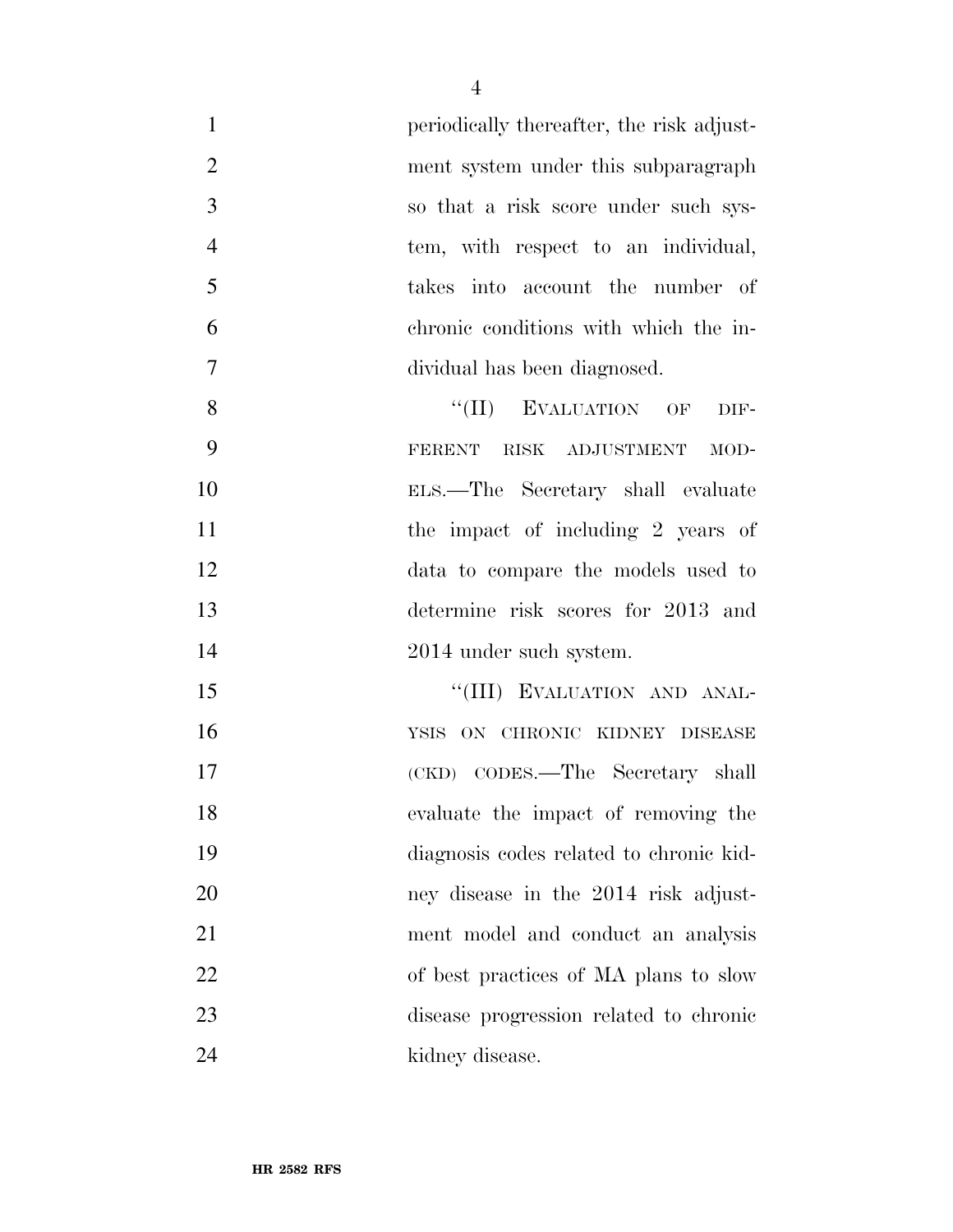| $\mathbf{1}$   | "(IV) EVALUATION AND REC-                |
|----------------|------------------------------------------|
| $\overline{2}$ | OMMENDATIONS ON USE OF ENCOUN-           |
| 3              | DATA.—The Secretary shall<br>TER         |
| $\overline{4}$ | evaluate the impact of including 10      |
| 5              | percent of encounter data in com-        |
| 6              | puting payment for 2016 and the          |
| $\tau$         | readiness of the Centers for Medicare    |
| 8              | & Medicaid Services to incorporate en-   |
| 9              | counter data in risk scores. In con-     |
| 10             | ducting such evaluation, the Secretary   |
| 11             | shall use data collected as encounter    |
| 12             | data on or after January 1, 2012,        |
| 13             | shall analyze such data for accuracy     |
| 14             | and completeness and issue rec-          |
| 15             | ommendations for improving such ac-      |
| 16             | curacy and completeness, and shall       |
| 17             | not increase the percentage of such      |
| 18             | encounter data used unless the Sec-      |
| 19             | retary releases the data publicly, indi- |
| 20             | cates how such data will be weighted     |
| 21             | in computing the risk scores, and en-    |
| 22             | sures that the data reflects the degree  |
| 23             | and cost of care coordination under      |
| 24             | MA plans.                                |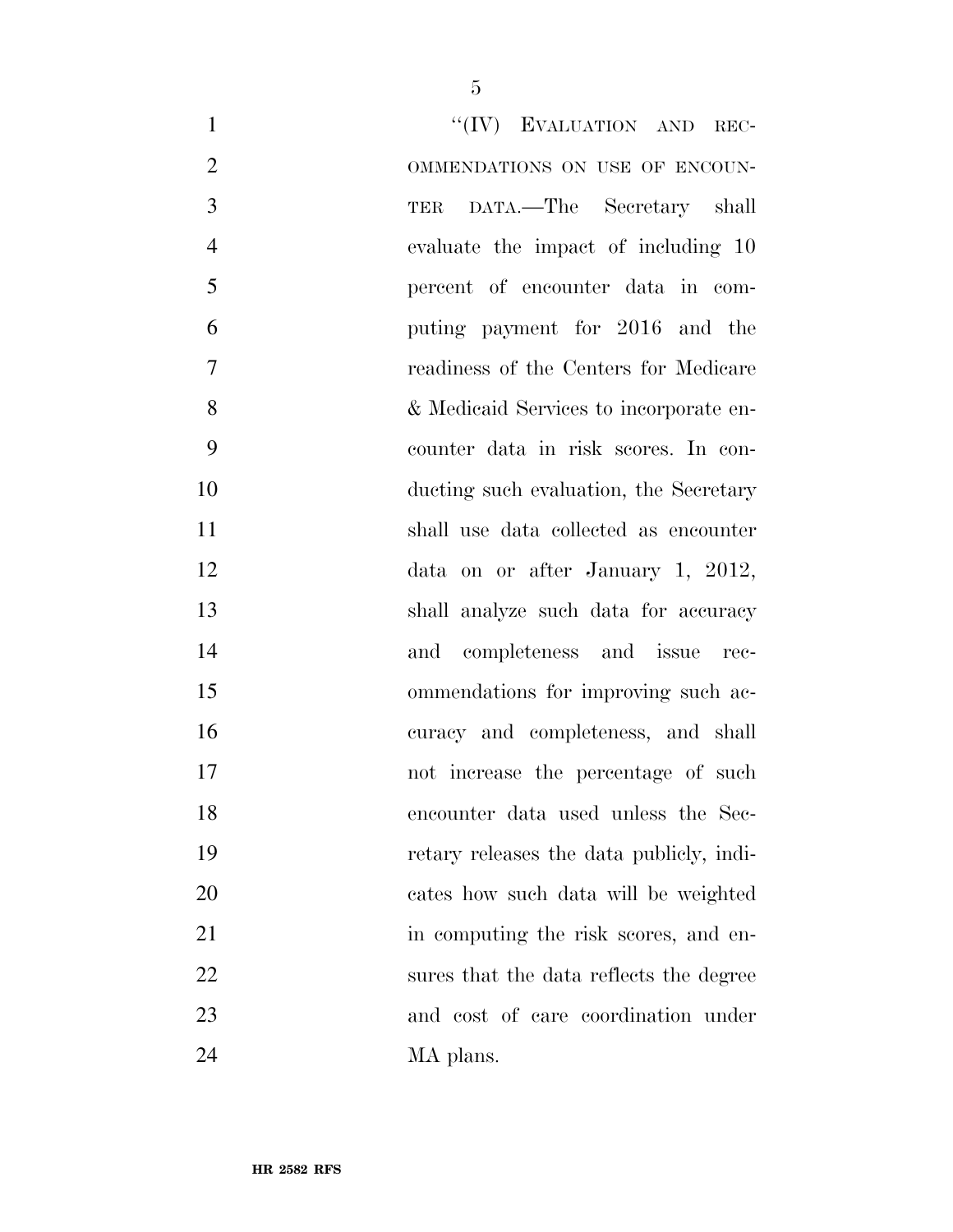| $``(V)$ CONDUCT OF EVALUA-<br>$\mathbf{1}$           |
|------------------------------------------------------|
| $\overline{2}$<br>TIONS.—Evaluations and analyses    |
| 3<br>under subclause $(II)$ through $(IV)$           |
| $\overline{4}$<br>shall include an actuarial opinion |
| 5<br>from the Chief Actuary of the Centers           |
| 6<br>for Medicare & Medicaid Services                |
| 7<br>about the reasonableness of the meth-           |
| 8<br>ods, assumptions, and conclusions of            |
| 9<br>such evaluations and analyses. The              |
| 10<br>Secretary shall consult with the Medi-         |
| 11<br>care Payment Advisory Commission               |
| 12<br>and accept and consider comments of            |
| 13<br>stakeholders, such as managed care             |
| 14<br>organizations and beneficiary groups,          |
| 15<br>on such evaluation and analyses. The           |
| 16<br>Secretary shall complete such evalua-          |
| 17<br>tions and analyses in a manner that            |
| 18<br>permits the results to be applied for          |
| 19<br>plan years beginning with the second           |
| 20<br>plan year that begins after the date of        |
| 21<br>the enactment of this clause.                  |
| "(VI) IMPLEMENTATION OF RE-<br>22                    |
| 23<br>VISIONS BASED ON EVALUATIONS.—If               |
| 24<br>the Secretary determines, based on             |
| $25\,$<br>such an evaluation or analysis, that       |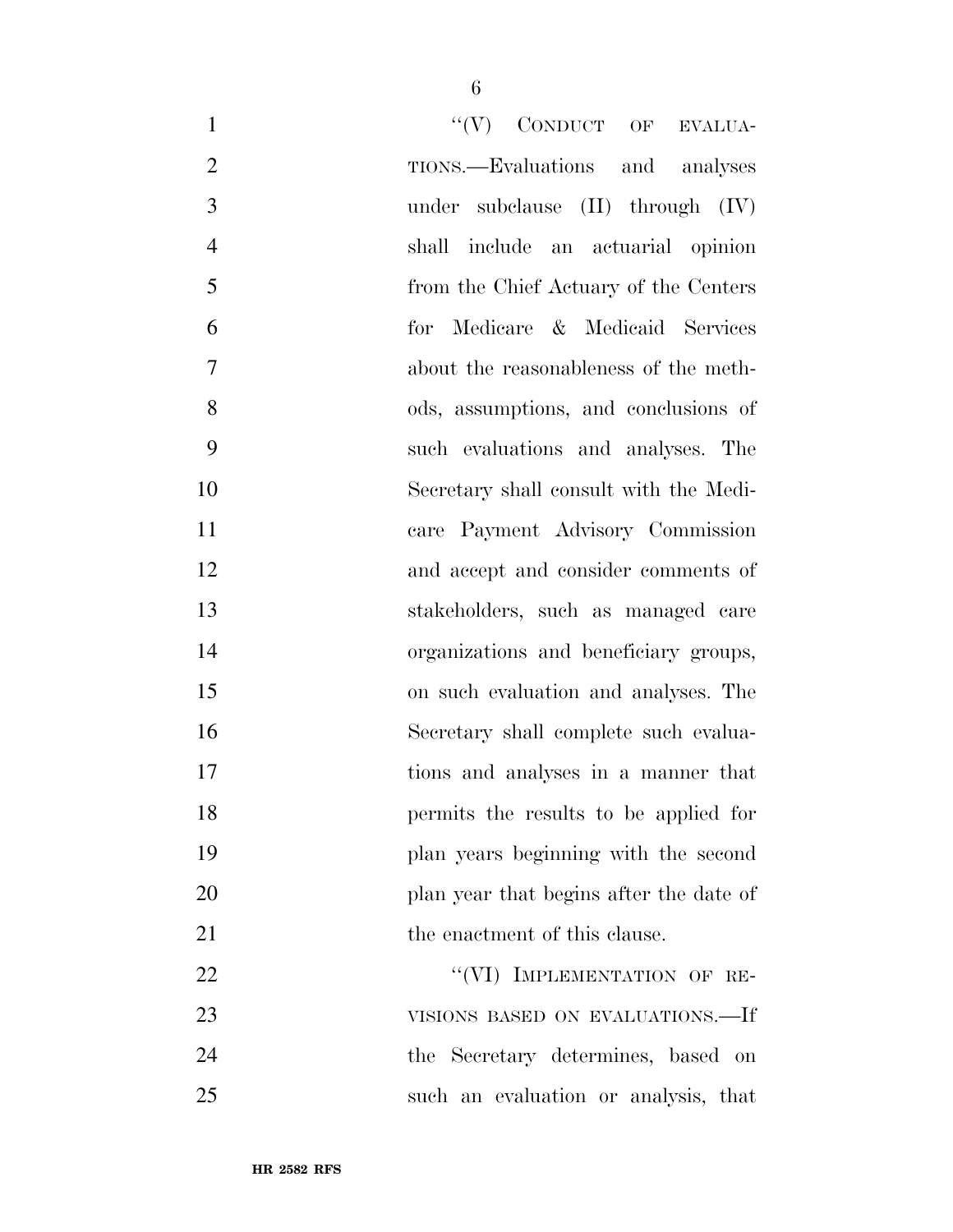| $\mathbf{1}$   | revisions to the risk adjustment sys-      |
|----------------|--------------------------------------------|
| $\overline{2}$ | tem to address the matters described       |
| 3              | in any of subclauses $(II)$ through $(IV)$ |
| $\overline{4}$ | would make the risk adjustment sys-        |
| 5              | tem under this subparagraph better         |
| 6              | reflect and appropriately weight for       |
| $\overline{7}$ | the population that is served by the       |
| 8              | plan, the Secretary shall, beginning       |
| 9              | with 2017, and periodically thereafter,    |
| 10             | make such revisions.                       |
| 11             | "(VII) PERIODIC REPORTING TO               |
| 12             | CONGRESS.—With respect to plan             |
| 13             | years beginning with 2017 and every        |
| 14             | third year thereafter, the Secretary       |
| 15             | shall submit to Congress a report on       |
| 16             | the most recent revisions (if any)         |
| 17             | made under this clause, including the      |
| 18             | evaluations conducted under<br>sub-        |
| 19             | clauses $(II)$ through $(IV)$ .            |
| <b>20</b>      | "(v) NO CHANGES TO ADJUSTMENT              |
| 21             | FACTORS THAT PREVENT ACTIVITIES CON-       |
| 22             | SISTENT WITH NATIONAL HEALTH POLICY        |
| 23             | GOALS.—In making any changes to the ad-    |
| 24             | justment factors, including adjustment for |
| 25             | health status under paragraph (3), the     |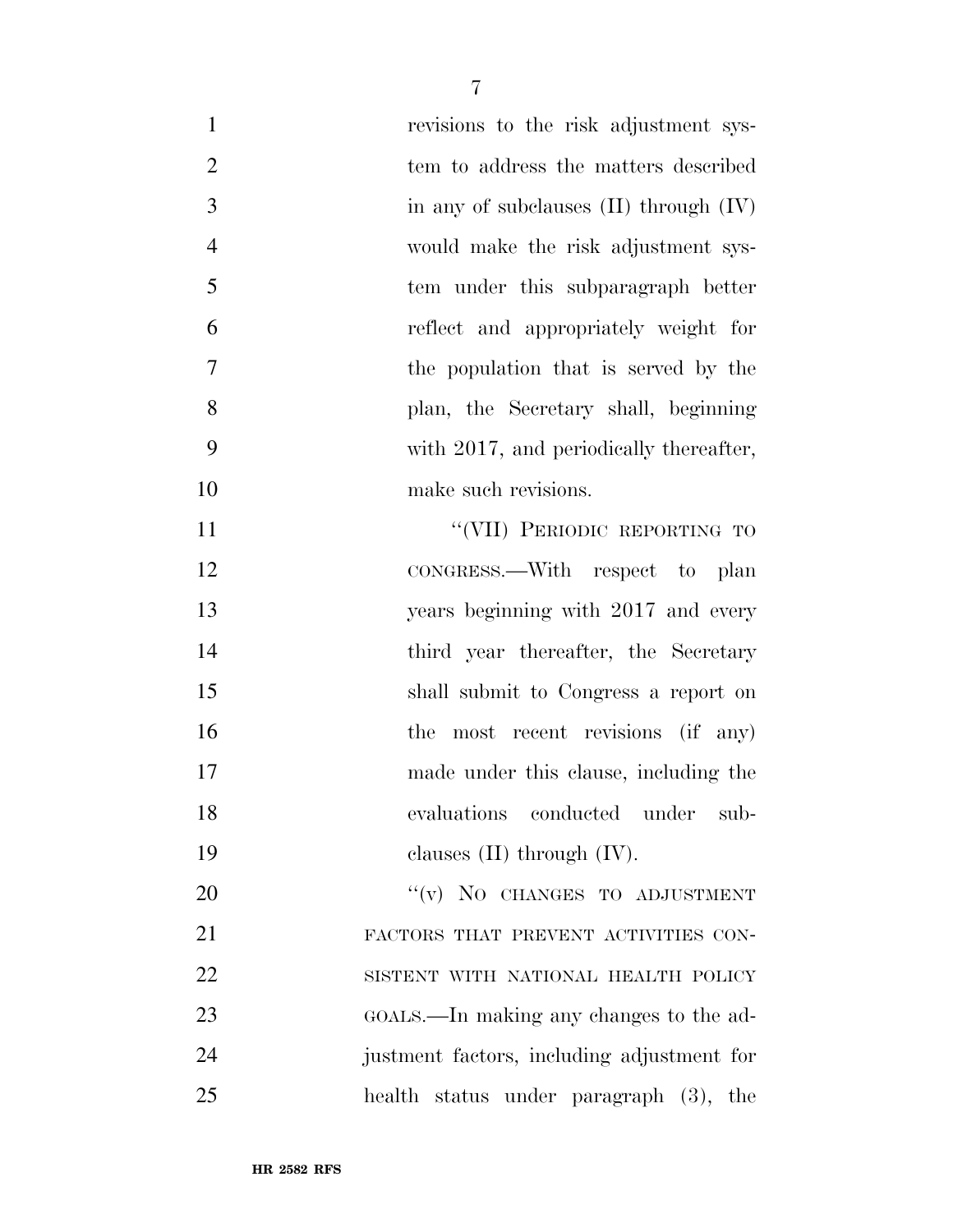Secretary shall ensure that the changes do not prevent Medicare Advantage organiza- tions from performing or undertaking ac- tivities that are consistent with national health policy goals, including activities to promote early detection and better care co- ordination, the use of health risk assess- ments, care plans, and programs to slow the progression of chronic diseases. 10 "(vi) OPPORTUNITY FOR REVIEW AND PUBLIC COMMENT REGARDING CHANGES TO ADJUSTMENT FACTORS.—For changes to adjustment factors effective for 2017 and subsequent years, in addition to pro- viding notice of such changes in the an-16 nouncement under subsection (b)(2), the

Secretary shall provide an opportunity for

review of proposed changes of not less than

- 60 days and a public comment period of not less than 30 days before implementing 21 such changes.". **SEC. 4. SENSE OF CONGRESS RELATING TO MEDICARE AD-VANTAGE STAR RATING SYSTEM.**
- It is the sense of Congress that—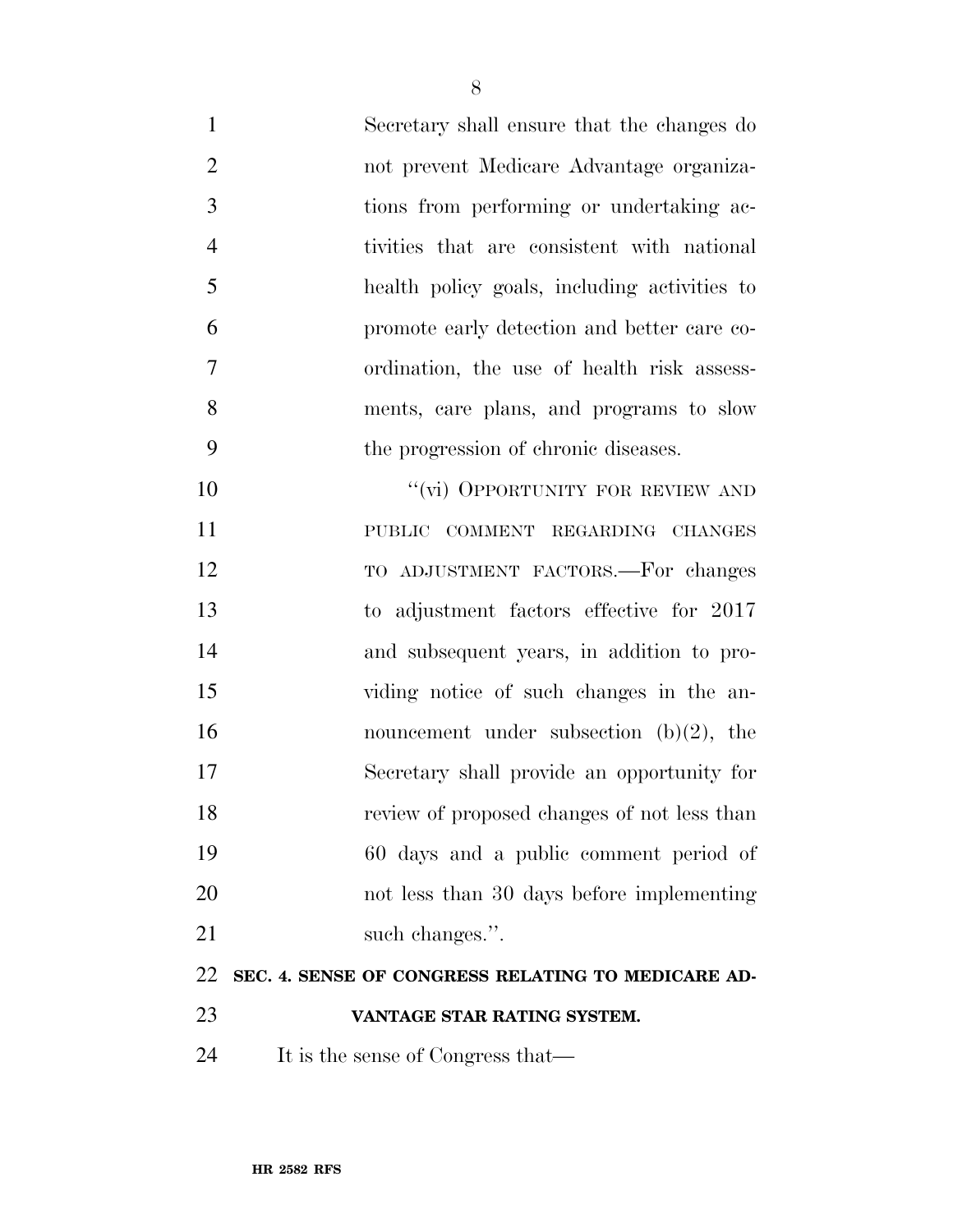(1) the Centers for Medicare & Medicaid Serv- ices has inadvertently created a star rating system under section 1853(o)(4) of the Social Security Act (42 U.S.C. 1395w–23(o)(4)) for Medicare Advan- tage plans that lacks proper accounting for the so- cioeconomic status of enrollees in such plans and the extent to which such plans serve individuals who are also eligible for medical assistance under title XIX of such Act; and (2) Congress will work with the Centers for Medicare & Medicaid Services and stakeholders, in- cluding beneficiary groups and managed care organi- zations, to ensure that such rating system properly accounts for the socioeconomic status of enrollees in such plans and the extent to which such plans serve such individuals described in paragraph (1). **SEC. 5. SENSE OF CONGRESS RELATING TO MEDICARE AD- VANTAGE RISK ADJUSTMENT.**  19 It is the sense of Congress that— (1) the Secretary of Health and Human Serv- ices should periodically monitor and improve the Medicare Advantage risk adjustment model to en- sure that it accurately accounts for beneficiary risk, including for those individuals with complex chronic

comorbid conditions;